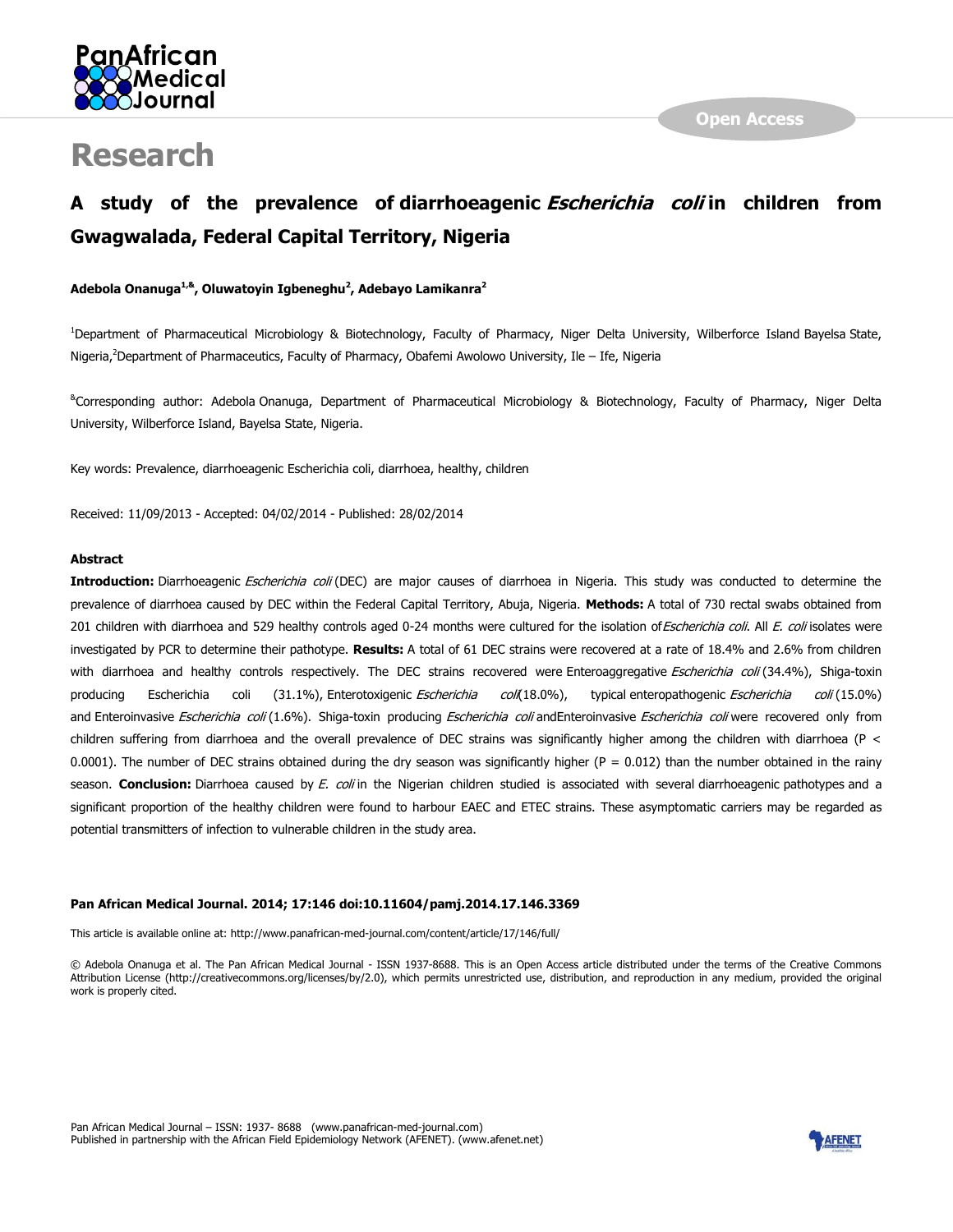## **Introduction**

Diarrhoeal diseases are a global public health problem causing considerable morbidity and mortality among infants and children especially in the developing countries [\[1-2\]](http://www.panafrican-med-journal.com/content/article/17/146/full/#ref1). Diarrhoea is responsible for annual global deaths of about 2.6 million people mostly among African children under the age of 5 years [\[3\]](http://www.panafrican-med-journal.com/content/article/17/146/full/#ref3) and the significant reduction in child mortality observed in recent years has been attributed to the practice of exclusive breast feeding as well as recourse to oral rehydration therapy in the treatment of diarrhoea [\[4\]](http://www.panafrican-med-journal.com/content/article/17/146/full/#ref4).

Infections due to faecal-water contamination are caused by a host of enteric infectious agents including bacteria, viruses, fungi and parasites. Among the bacteria, at least six pathogenic of diarrhoeagenic Escherichia coli (DEC strains) are frequently detected worldwide. These pathotypes have been described based on the genes mediating the virulence factors associated with the diarrhoeal disease caused by them: Enteropathogenic E. coli (EPEC), Enterotoxigenic E. coli (ETEC), Shiga toxin-producing E. coli (STEC) or Enterohaemorrhagic E. coli (EHEC), Enteroaggregative E. coli (EAEC), Enteroinvasive E. coli (EIEC) and diffusely adherent E. coli (DAEC) [\[5-6\]](http://www.panafrican-med-journal.com/content/article/17/146/full/#ref5).

The identification of DEC pathotypes is through the use of molecular methods for the detection of the genes responsible for mediating the substances responsible for pathogenicity. This is essential for identification and classification of DEC and is based on the presence of different chromosomal and/or plasmid-encoded virulence genes that are absent in commensal E. coli. Moreover, the prevalence and other epidemiological features of these pathogens as causative agents of diarrhoea vary from one region to the other, and even between and within countries in the same geographical area [\[7-8\]](http://www.panafrican-med-journal.com/content/article/17/146/full/#ref7). In Nigeria for example, only very few studies have investigated the microbiology of childhood diarrhoea and these have all been carried out in the South. This is a report of such a study carried out in the North-Central part of the country.

This study therefore investigated the prevalence of diarrhoeagenic *Escherichia coli* isolated from children in Gwagwalada, Federal Capital Territory, Nigeria as a means of determining the distribution of DEC associated diarrhoea in the North-Central part of Nigeria.

## **Methods**

#### **Study Population**

A total of 730 children aged 0-24 months who reported to the paediatric unit of the University of Abuja Teaching Hospital, Gwagwalada with complaints of diarrhoea (with or without fever or other accompanying symptoms) and had not taken any antimicrobial agent in the preceding week were recruited into this study over a period of one year (1st April, 2008 to 31st March, 2009). The children in the same age range who reported for the immunization programme at the Township Clinic in the same town were regarded as apparently healthy children and used as controls in this study. Gwagwalada is a fast growing satellite town in the Federal Capital Territory, Abuja in the North Central Nigeria and the teaching hospital is a tertiary care hospital with a 500-bed capacity that offers a full range of services to people living mostly in the Middle Belt area of the country. The study was approved by the ethical committees of the participating institutions while the parents or guardians of the children gave informed consent and filled a

questionnaire to provide demographic data and the breast-feeding pattern for each child.

#### **Specimen Collection**

Faecal specimens were obtained as rectal swabs from each of the children in the study by inserting sterile cotton wool applicators to the rectums of the children. The faecal material thus obtained was transported to the laboratory in sterilized Cary Blair transport medium for the culture and isolation of *E. coli*. Rectal swabs were used in this study because they are more easily obtained from all the volunteers than the stool samples which are considered the gold standard for the identification of gastrointestinal (GI) tract colonization with bacteria. Moreover, Lautenbach et al. [\[9\]](http://www.panafrican-med-journal.com/content/article/17/146/full/#ref9) have shown that rectal swabs are able to allow the cultivation of 90 - 100% faecal contaminants when compared to the faecal samples in the isolation of enteropathogens.

#### **Isolation and storage of E. coli**

Each rectal swab from the subjects was inoculated onto the surface of MacConkey and Eosin Methylene Blue (EMB) agars (Oxoid, UK) within 24 hours of collection and streaked for isolated colonies. The organisms that produced characteristic discrete colonies after 24 hours of incubation at 37°C were streaked onto fresh sterilized Nutrient agar (Oxoid, UK) and identified by conventional biochemical IMViC reactions (Indole, Methyl red, Voges Proskauer, Citrate,Urease tests) [\[10\]](http://www.panafrican-med-journal.com/content/article/17/146/full/#ref10). The isolates that were positive to indole and methyl red tests but negative to voges proskauer, citrate and urease tests were identified as E. coli. All E. coli colonies from a single rectal culture with identical colony morphology, and biochemical properties were assumed to be identical while four to five E. coli isolates with different colony morphology that were positive to the conventional biochemical tests arising from a single rectal swab from each of the children were maintained in the laboratory in cryovials (Nalgene, USA) by cryopreservation at -70°C and also stored in nutrient agar slants at 4°C in a refrigerator for the investigation of the genes encoding pathogenicity at molecular level.

#### **Screening for Diarrhoeagenic E. coli genes**

DNA from each confirmed E. coli isolate was extracted from the organism after a 24 hour incubation period on nutrient agar plates by suspending three colonies in 50 µl of deionized water and boiling for 10 minutes. This was cooled on ice for at least 2 minutes, followed by centrifugation at 3 RAM (3,000 per g for 5 minutes) using BIO-RAD Microcentrifuge (Model 16K) (BIO-RAD Laboratories, USA) to pelletise the cell debris. Exactly 2 µl of each test isolate's supernatant was used as the DNA template for Polymerase Chain Reaction (PCR) analysis. Two (2) µl of lysate from the reference strains EPEC E2348/69, EAEC O42, ETEC H10407, EIEC EDL1284, and STEC EDL931 which served as positive controls and E. coli K-12 DH5a which was the negative control and from all the  $E$ . colipositive isolates were subjected to multiplex PCR with specific primers. This was with a view to detecting the following diarrhoeagenic virulence markers: eaeA(structural gene for intimin of EHEC and EPEC), bfpA (structural gene for the bundleforming pilus of EPEC), stx1 and/or st×2 (verocytotoxin 1 and 2 of EHEC and STEC), eltB and/or estA (enterotoxins LT and ST of ETEC), *ipaH* (invasion-associated locus of the invasion plasmid found in EIEC and Shigella) and pCVD (the nucleotide sequence of the EcoRI-PstI DNA fragment of pCVD432 of EAEC) as described by Nguyen et al. and Aranda et al. [\[7,](http://www.panafrican-med-journal.com/content/article/17/146/full/#ref7)[11\]](http://www.panafrican-med-journal.com/content/article/17/146/full/#ref11).

PCRs were performed using an optimized protocol which was carried out on ice with a 100 µl reaction mixture containing 10 mM Tris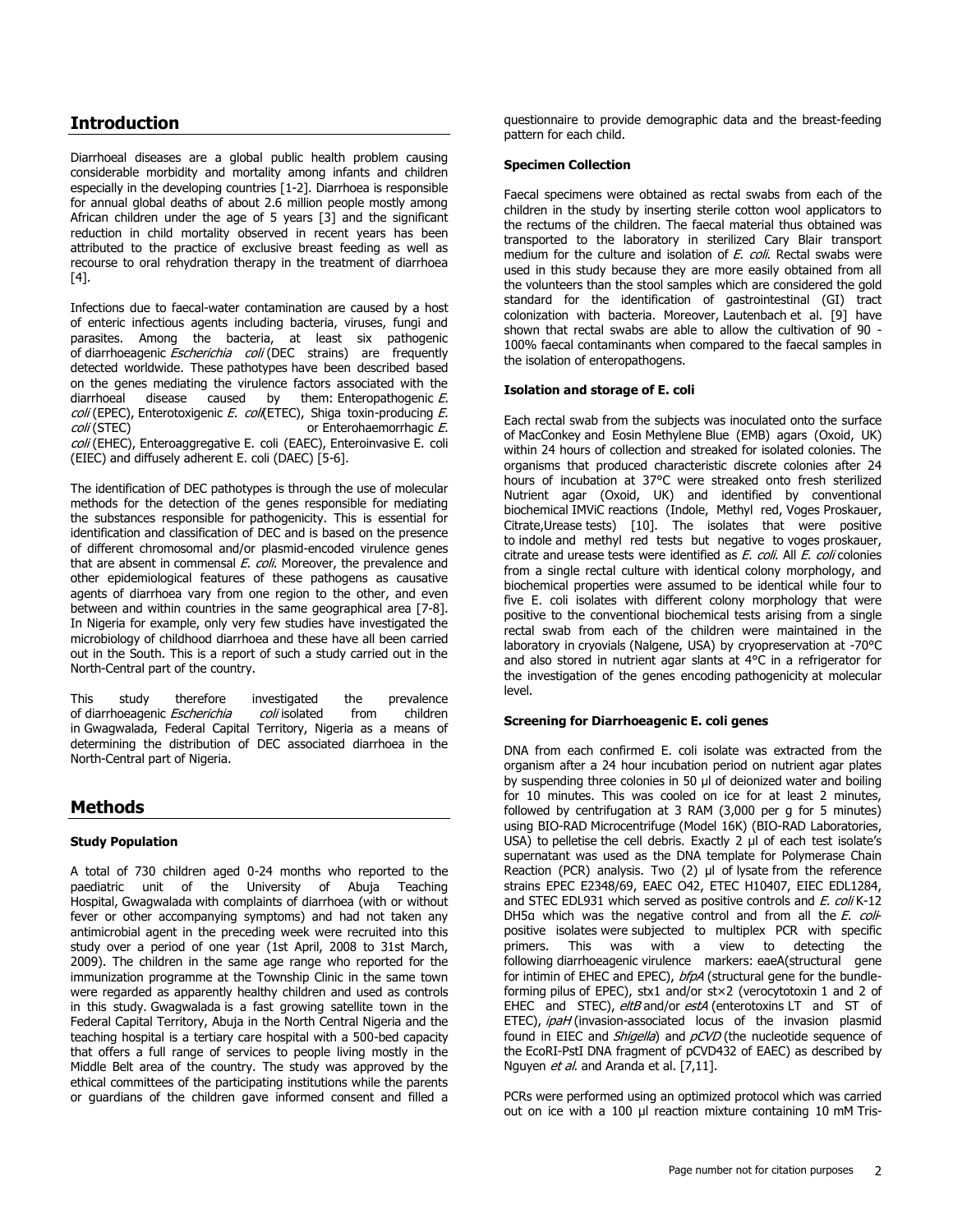HCl(Trisaminomethane hydrochloride) (10× Standard Reaction Buffer (pH 8.3) (New England Biolabs Inc. UK), 50 mM MgCl<sub>2</sub> (New England Biolabs Inc. UK), 10 mM concentration of dNTPs (Madison, USA), 50 nmol each of PCR primers (Eurofins, USA), a 5 units per µl pure Taq DNA polymerase (Standard TaqMg-free Buffer) (New England Biolabs Inc. UK) and 2 µl of the DNA template. The optimal concentration of each primer pair in the reaction mixture was determined empirically. The PCR was carried out in a GeneAmp PCR system 9700 (Applied Biosystems, Singapore) with the following thermocyclingconditions: For PCR assay designated as "1"\_ 50°C (2 min, 1 cycle); 95°C (5 min, 1 cycle); 40 cycles of 95°C (40 s), 58°C (1 min), and 72°C (2 min); and a final extension step at 72°C (7 min, 1 cycle); and for PCR assay designated as "2" (which was divided into PCR 3 and PCR 4) \_ 50°C (2 min, 1 cycle); 95°C (5 min, 1 cycle); 40 cycles of 95°C (45 s), 50°C (1 min), and 72°C (1 min); and 72°C (7 min, 1 cycle) in a thermal cycler (GeneAmp PCR system 9700, AppliedBiosystems, Singapore). The PCR products (10 µl) were evaluated on a  $1.5\%$  (w/v) agarose gel (UltraPure Agarose; Invitrogen Life Technologies) at 100 mV for 60 minutes using BIO-RAD Power Pac 3000 (BIO-RAD Laboratories, USA) and a molecular weight marker (100 bp DNA Ladder; New EnglandBiolabs. UK) was run concurrently. The DNA bands were then visualized and photographed under UV light (using UVitec, UVisave; (Avebury, Cambridge UK) and Video copy Processor; Mitsubishi Electro, Malaysia) after staining the gel with ethidium bromide.

#### **Statistical Analysis**

Frequencies and percentages were calculated for the study variables and the data obtained were compared with the use of a two-tailed Chi square and Fisher's exact tests. A P-value of less than or equal to 0.05 ( $P \le 0.05$ ) was considered to be statistically significant.

### **Results**

A total of 730 rectal swabs from 201 children with diarrhoea and 529 apparently healthy of ages 0-24 months that were made up of 337 females and 393 males were examined for the presence of E. coli strains. Only 277 and 388 E. coli isolates recovered from the screened specimens from diarrhoea and control groups respectively were screened for possible virulent diarrhoeagenic genes. The analysis of the questionnaire on feeding pattern of all the children revealed that 76% of the children in age group 0-3 months were exclusively breast fed (**[Table 1](javascript:void(0))**).

The diarrhoeagenic *E. coli* strains were detected at an overall rate of 18.4% (n=51) and 2.6% (n=10) from the isolates recovered from diarrhoea and control groups respectively. They comprised of Enterotoxigenic *Escherichia coli* (n =11), Typical enteropathogenic Escherichia coli (n =9), Enteroaggregative Escherichia coli (n =21), Shiga-toxin producing Escherichia coli ( $n = 19$ ) and Enteroinvasive *Escherichia* coli (n =1) (**[Table 2](javascript:void(0))**). The overall prevalence of DEC strains was significantly higher among the isolates from the children with diarrhoea ( $P < 0.0001$ ).

The highest proportion of DEC (15.4%) was detected among the children in age group 4-6 months whilst those in age groups 0-3 months and 22-24 months provided the lowest number of DEC isolates. The EPEC strains were found only among the children in age group 0-9 months whilst ETEC strains were most frequently encountered among the children aged 16-18 months. A total of 87.5% of EAEC and 78.9% of STEC strains were significantly found among children older than 3 months ( $P < 0.00001$ ) in the children with diarrhoea.

The detection of DEC in the study year was found to be highest in March (27.1%), moderate in May (14.5%) and December (15.0%) but lowest in June with no DEC strain recovered. The observed difference in the monthly prevalence of the DEC was highly significant in the month of March  $(P = 0.00002)$  (**[Table 3](javascript:void(0))**). The ETEC and EPEC strains were significantly detected in the dry season  $(P = 0.003$  and 0.015, respectively) and the overall prevalence of diarrhoeagenic  $E$ . coliwas significantly higher during the dry season (November-March) than the rainy season (April-October) (P = 0.012) (**[Table 4](javascript:void(0))**).

## **Discussion**

Diarrhoeagenic *Escherichia coli* strains are pathogens of public health importance affecting both adults and children worldwide. Most diarrhoeal cases in children under 5 years of age have been shown to be due to diarrhoeagenic E. coli in which ETEC, EAEC and EPEC strains are the most prevalent in the developing countries [\[8,](http://www.panafrican-med-journal.com/content/article/17/146/full/#ref8) [12\]](http://www.panafrican-med-journal.com/content/article/17/146/full/#ref_12).

In this study, the frequency of recovery of DEC strains was significantly higher among the children with diarrhoea (18.4%) than those without diarrhoea (2.6%). This significant association of DEC with diarrhoea in the study environment is as it has been reported by other previous studies carried out in other locations such as Ghana [\[13\]](http://www.panafrican-med-journal.com/content/article/17/146/full/#ref13) and Brazil [\[14\]](http://www.panafrican-med-journal.com/content/article/17/146/full/#ref14). Similar results have also been reported from the south eastern part of Nigeria [\[15\]](http://www.panafrican-med-journal.com/content/article/17/146/full/#ref15). This study however recorded a lower rate of recovery of DEC from the diarrhoeal children than these other studies where the rate of recovery ranged between 21.4% in India [\[16\]](http://www.panafrican-med-journal.com/content/article/17/146/full/#ref16) and 36.8% in Brazil [\[14\]](http://www.panafrican-med-journal.com/content/article/17/146/full/#ref14). The low prevalence of DEC among the diarrhoeal cases also suggests that other causative agents (such as rotavirus, protozoan Giardia, Salmonella and Shigella species) that were not investigated in this study might be other causes of the diarrhoea [\[17](http://www.panafrican-med-journal.com/content/article/17/146/full/#ref17)[,18\]](http://www.panafrican-med-journal.com/content/article/17/146/full/#ref18). The recovery of DEC from only 2.6% of the apparently healthy subjects in this study environment suggests that these pathogenic organisms are rarely encountered in healthy children and the few from which thediarrhoeagenic E. coli were isolated might be recovering from diarrhoea or were in the pre-symptomatic stage of the infection.

The distribution of DEC among the various children age groups in this study showed that children in age groups 0-3 and 22-24 months had the lowest prevalence of DEC infections. This observation suggests that the children were protected in the first three months of their life, when they were mostly being breast fed, by the antibodies in breast milk and later on by their own acquired immunity [\[19,](http://www.panafrican-med-journal.com/content/article/17/146/full/#ref19) [20\]](http://www.panafrican-med-journal.com/content/article/17/146/full/#ref20). The prevalence of DEC was therefore found to be highest among the children in age groups 4-9 and 16-21 months age groups in which immunity conferred by breast milk had been waned before their capacity to mount an effective immunological response is developed [\[21-22\]](http://www.panafrican-med-journal.com/content/article/17/146/full/#ref21). In addition, children within the age 16 to 21 months were found to have been weaned and their exposure to adult foods constitutes a risk factor since such foods are more likely to be contaminated by microorganisms than breast milk.

The results of this study showed a seasonal variation in the prevalence of DEC infection in the environment. It was observed that the overall prevalence of infection was significantly higher during the dry season than the rainy season ( $P = 0.012$ ). The peak prevalence was observed in March, a period considered as one of the driest and hottest months in the study area, when there is a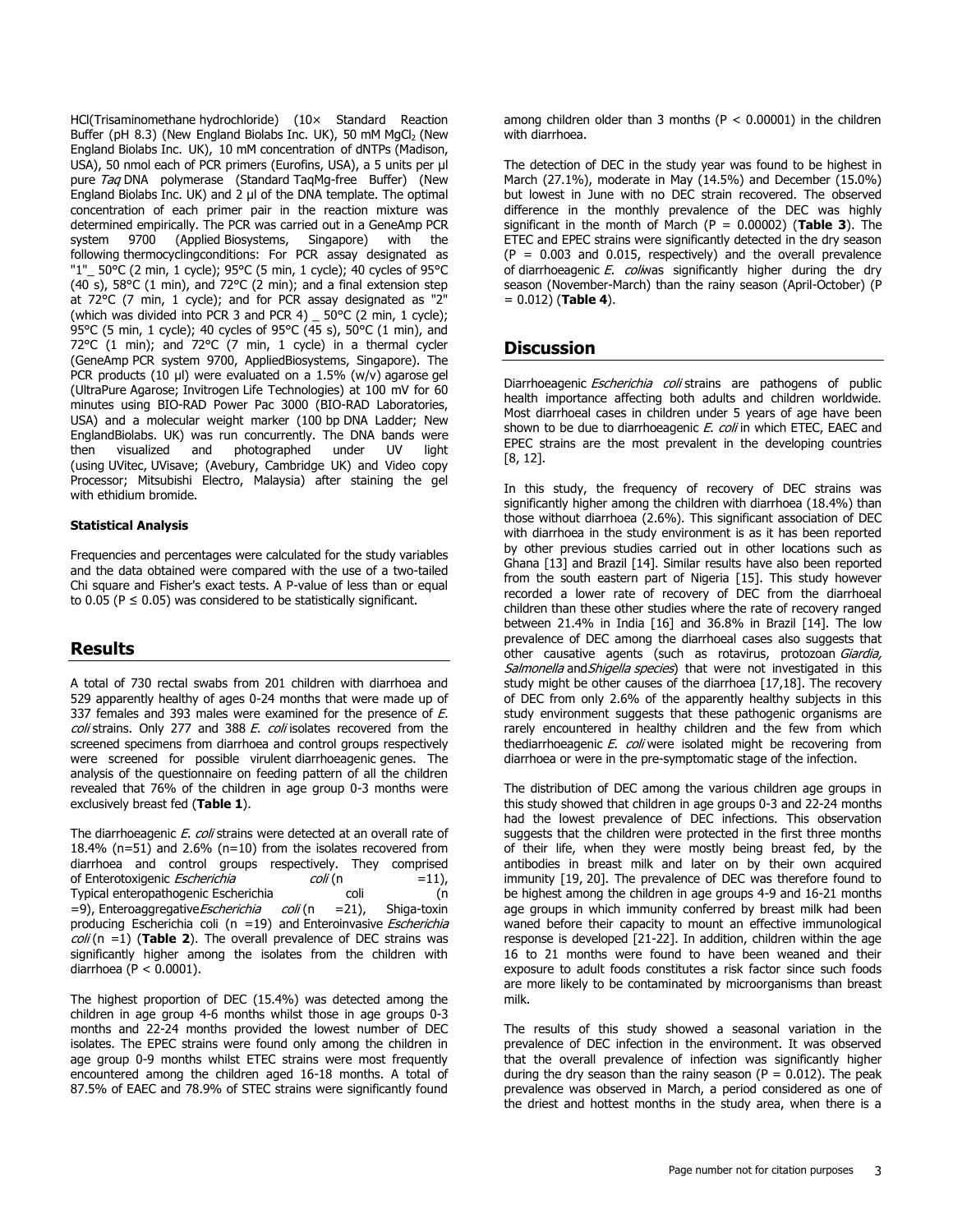shortage of potable water in area in which municipally treated water is not available. In addition, the high temperatures which are characteristic of this period are favourable to the proliferation of infectious agents in the tropics [\[23\]](http://www.panafrican-med-journal.com/content/article/17/146/full/#ref23). This observation is similar to previous studies on seasonal variation of DEC infection reported by El Metwally et al. in Egypt [\[24\]](http://www.panafrican-med-journal.com/content/article/17/146/full/#ref24) and Albert et al. in Kuwait [\[25\]](http://www.panafrican-med-journal.com/content/article/17/146/full/#ref25). The four common pathotypes of E. coli which include ETEC, EPEC, STEC and EAEC were detected in this study. Their frequencies of recovery were significantly higher in the diarrhoea group than in the nondiarrhoeal category. This supports the findings of other investigators in some other developing countries [\[7](http://www.panafrican-med-journal.com/content/article/17/146/full/#ref7)[,13,](http://www.panafrican-med-journal.com/content/article/17/146/full/#ref13)[16,](http://www.panafrican-med-journal.com/content/article/17/146/full/#ref16)[24\]](http://www.panafrican-med-journal.com/content/article/17/146/full/#ref24).

Enteroaggregative  $E.$  coli (EAEC) strains were the most frequently recovered DEC pathotypes in this study. Their prevalence was found to be significantly higher among the children with diarrhoea than those without diarrhoea ( $P = 0.0014$ ) and the children in the 0-3 month age group were the least affected (12.5%). EAEC was the pathotype with the highest prevalence (50.0%) among the children without diarrhoea and 80% of the children in these categories were from the 0-6 month age group. This observation shows EAEC as an increasingly recognized cause of diarrhoea illness among children in developing countries as reported by other workers [\[14](http://www.panafrican-med-journal.com/content/article/17/146/full/#ref14)[,16](http://www.panafrican-med-journal.com/content/article/17/146/full/#ref16)[,26\]](http://www.panafrican-med-journal.com/content/article/17/146/full/#ref26). The high rate of the isolation of EAEC in this group of subjects and the significantly higher prevalence (80.0%) among the 0-6 month age group without diarrhoea suggests that immunity to this pathotype is widely developed at an early age and supports the postulation of Okeke [\[27\]](http://www.panafrican-med-journal.com/content/article/17/146/full/#ref27) that infection with EAEC before weaning was unlikely to lead to diarrhoea.

Shiga toxin-producing *Escherichia coli* (STEC) infection causes acute and bloody diarrhoea. The STEC strains recovered in this study were made up of 8 strains with  $St \times 1$ , 3 with  $St \times 2$  and 8 with both  $St \times 1$ and St×2 genes. They were only detected from the isolates from children with diarrhoea at a prevalence rate of 6.9% and were frequently found in children within the 6-24 month age group. This observed prevalence of STEC strains disagrees with the findings of previous workers who reported very low or no isolation in children with diarrhoea [\[15](http://www.panafrican-med-journal.com/content/article/17/146/full/#ref15)[,16](http://www.panafrican-med-journal.com/content/article/17/146/full/#ref16)[,24\]](http://www.panafrican-med-journal.com/content/article/17/146/full/#ref24) while it is similar to reports of Alikhani et al. [\[28\]](http://www.panafrican-med-journal.com/content/article/17/146/full/#ref28) in Iran and Garcia et al. [\[14\]](http://www.panafrican-med-journal.com/content/article/17/146/full/#ref14) in Brazil who recovered STEC of 8.7% and 7.4% respectively from children with diarrhoea. The reason for the isolation of this pathotype within the study environment is not known and requires further investigation.

The ETEC strains in this study were made up of 7 strains bearing genes encoding LT, 3 strains with ST and 1 strain with both LT and ST (two enterotoxins). The ST strains were only found in the diarrhoea group while the only isolate that produced both LT and ST was from an apparently healthy child. This higher prevalence of LT-ETEC over ST-ETEC observed in the children of ages 0-24 months has been previously reported by Valentiner-Branth et al. [\[29\]](http://www.panafrican-med-journal.com/content/article/17/146/full/#ref29) in Guinea and El Metwally et al. [\[24\]](http://www.panafrican-med-journal.com/content/article/17/146/full/#ref24) in Egypt while the detection of ETEC strains producing the two enterotoxins (LT and ST) have been reported by Okeke [\[30\]](http://www.panafrican-med-journal.com/content/article/17/146/full/#ref30) in Ile-Ife, Nigeria and El Metwally et al. [\[24\]](http://www.panafrican-med-journal.com/content/article/17/146/full/#ref24) in Egypt. ETEC diarrhoea in this study was encountered mainly in children in the 4-18 month age group, whilst none of the children in the 0-3 month age group had ETEC diarrhoea but harboured the LT and ST strains. The high prevalence of ETEC diarrhoea among the older children may be due to the fact that children in these groups lose the immunity conferred on them through the antibodies passed to them from the breast milk of their mothers.

Enteropathogenic E. coli are currently classified into two subcategories, that is, typical and atypical EPEC. While typical EPEC are established pathogens, thepathogenicity of atypical EPEC is still a subject of debate [\[31\]](http://www.panafrican-med-journal.com/content/article/17/146/full/#ref31). The EPEC strains detected in this study were all typical EPEC and they were found to be significantly higher among children with diarrhoea than those without diarrhoea. Of the

9 isolates of EPEC recovered, only one of them was found in a child without diarrhoea confirming the association between typical EPEC and diarrhoeal disease. The only EPEC strain in the non-diarrhoeal group was found in a 6 month old child whilst one of the strains in the diarrhoea group came from a 3 month old child. This shows the protective power of mother's partial immunity and exclusive breastfeeding on the children against EPEC diarrhoea [\[32\]](http://www.panafrican-med-journal.com/content/article/17/146/full/#ref32). All the EPEC strains detected in this study were from the children in the 0-9 month age group thus suggesting that EPEC is one of the main causes of infantile diarrhoea [\[16\]](http://www.panafrican-med-journal.com/content/article/17/146/full/#ref16).

The isolation of 1(0.6%) EIEC isolate from diarrhoea group in this study agrees with previous studies in the detection of very low rate of this pathotype that is known to cause diarrhoea symptoms similar to shigellosis in adults and children [\[14](http://www.panafrican-med-journal.com/content/article/17/146/full/#ref14)[,24\]](http://www.panafrican-med-journal.com/content/article/17/146/full/#ref24). The lack of epidemiological attention to EIEC is related to the low incidence of this pathogen as a cause of diarrhoea when compared to other pathotypes of diarrhoeagenic E. coli. As pointed out by Vierra et al. [\[33\]](http://www.panafrican-med-journal.com/content/article/17/146/full/#ref33), researchers have not reported the isolation of these organisms from patients with diarrhoea. One of the reasons why the isolation rate of this type of DEC is low is related to the fact that they are missed when only lactose fermentation is used as a preliminary screening tool for diarrhoeagenic E. coli since over 70% E. coli in this group do not ferment lactose [\[27\]](http://www.panafrican-med-journal.com/content/article/17/146/full/#ref27).

The findings from this study corroborate the reports in literature on the protection conferred on infants by breast-milk against infectious diseases. Breast-milk is considered to be the best source of nutrients and immunological factors needed for infants to grow and resist infections in the early stages of life [\[34\]](http://www.panafrican-med-journal.com/content/article/17/146/full/#ref34). The practice of exclusive breastfeeding (EBF) in the first 6 months of life and continued breastfeeding up to the 11th month of birth has been identified as the single most effective preventive intervention in reducing child mortality due to diarrhoea and respiratory tract infections [\[35\]](http://www.panafrican-med-journal.com/content/article/17/146/full/#ref35). Hence the recommendation that EBF should be practiced by nursing mothers globally. The results of this study however showed that in the Federal Capital Territory of Nigeria, only 62.5% of infants in the age bracket 0-6 months were exclusively fed on breast-milk and only 17.4% of children above the age of 6 months were still being breast fed. The figure of 62.5% for exclusive breast feeding, in this study, whilst lower than the desired figured is however well in excess of 16.4% and 32.2% which have been reported from other parts of northern Nigeria [\[36,](http://www.panafrican-med-journal.com/content/article/17/146/full/#ref36)[37\]](http://www.panafrican-med-journal.com/content/article/17/146/full/#ref37). Other studies in Nigeria also show that compliance with exclusive breast feeding is significantly lower than desired [\[38,](http://www.panafrican-med-journal.com/content/article/17/146/full/#ref38)[39\]](http://www.panafrican-med-journal.com/content/article/17/146/full/#ref39). Given the effectiveness of exclusive breast feeding to the reduction of infant morbidity and mortality due to diarrhoea; it is important that efforts to impress desirability of breast feeding on mothers be intensified and compliance monitored throughout Nigeria and indeed other developing countries.

## **Conclusion**

The results of this study suggest that diarrhoeagenic E. coli, especially STEC, EAEC and EPEC are strongly associated with childhood diarrhoea within the study environment whilst both EAEC and ETEC strains were recovered from apparently healthy children who could then be sources of the transmission of these pathogens to other children. Such transmission could however be prevented through the widespread application of hygienic practices, the training for which should be carried out by appropriately trained public health workers.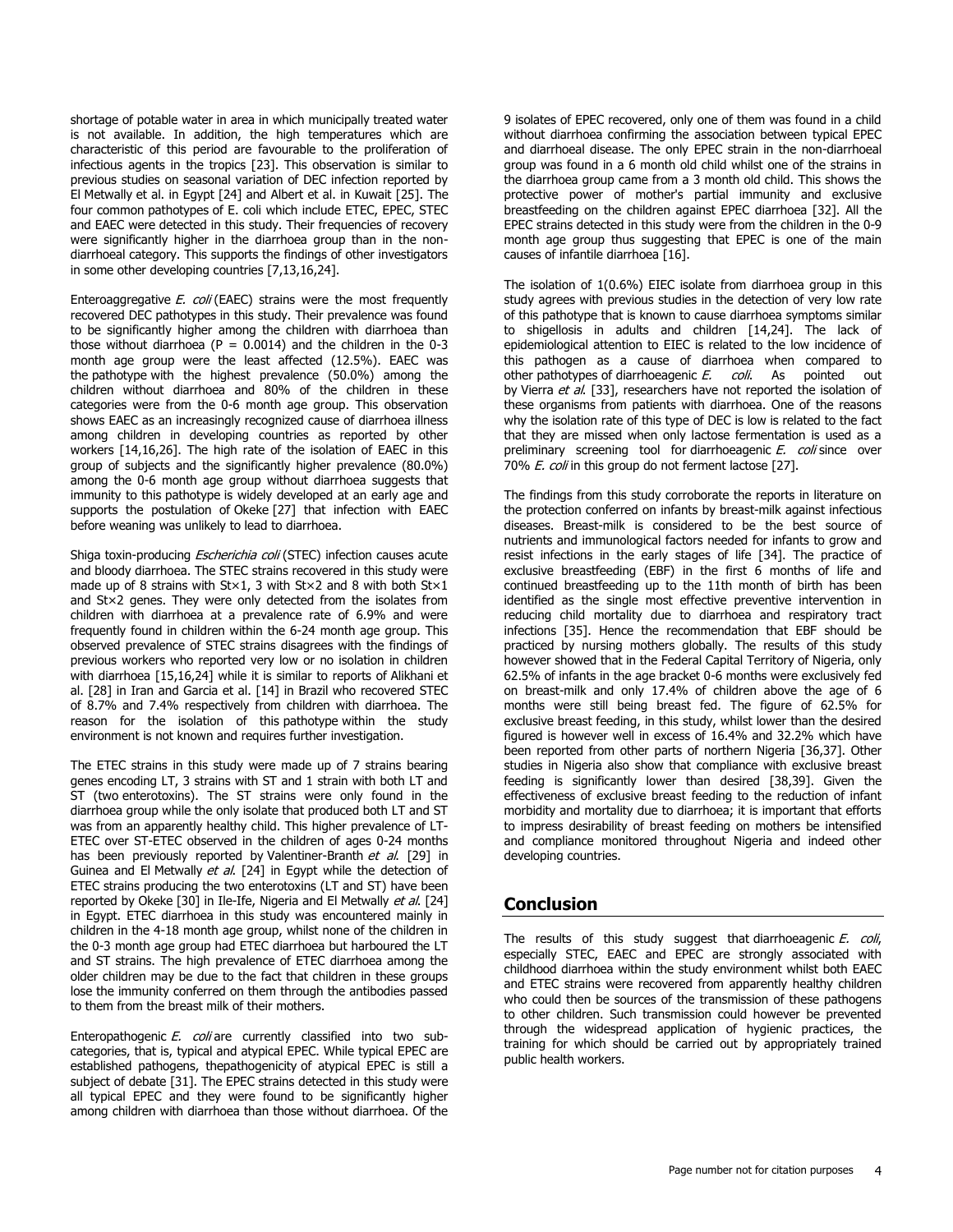## **Competing interests**

The authors declare no conflicts of interest.

## **Authors' contributions**

AL (Obafemi Awolowo University) conceptualized; designed and coordinated the research. AO (Niger Delta University) acquired the data, performed the microbiological testing and molecular experiments and drafted the manuscript. OI and AL (Obafemi Awolowo University) critically revised the paper for important intellectual content and all authors approved the final version.

## **Acknowledgments**

We thank the management and staff of the institutions where the samples were collected for their support and technical assistance, Drs OA Aboderin and WBOdetoyin of the department of Medical Microbiology and Parasitiology, Obafemi Awolowo University, Ile-Ife, for the helpful discussions and Prof. INOkeke of Haverford College, USA, for the provision of materials used for molecular studies.

## **Tables**

**[Table 1](javascript:void(0))**: Analysis of the feeding pattern of children in the breast feeding age groups among the subjects in the study centre **[Table 2](javascript:void(0)):** Frequency of Diarrhoeagenic *E. coli* among the diarrhoea group and other children's categories in the study centre **[Table 3](javascript:void(0))**: The monthly trend of diarrhoeagenic E. coli (DEC) **[Table 4](javascript:void(0)):** Seasonal variation of the diarrhoeagenic *E. coli* pathotypes

## **References**

- 1. Guerrant RL, Hughes JM, Lima NL, Crane J. Diarrhea in developed and developing countries: magnitude, special settings, and etiologies. Rev Infect Dis. 1990; 12(Suppl. 1):S41-S50. **[PubMed](http://www.ncbi.nlm.nih.gov/entrez/query.fcgi?db=PubMed&cmd=Search&doptcmdl=Citation&defaultField=Title+Word&term=Guerrant%20RL%5bauthor%5d+AND+Diarrhea+in+developed+and+developing+countries:+magnitude+special+settings+and+etiologies)** | **[Google Scholar](http://scholar.google.com/scholar?hl=en&q=+Diarrhea+in+developed+and+developing+countries:+magnitude+special+settings+and+etiologies)**
- 2. Okeke IN, Lamikanra A, Steinruck H, Kaper JB. Characterization of Escherichia coli strains from cases of childhood diarrhea in provincialsouthwestern Nigeria. J Clin Microbiol. 2000; 38(1):7-12. **[PubMed](http://www.ncbi.nlm.nih.gov/entrez/query.fcgi?db=PubMed&cmd=Search&doptcmdl=Citation&defaultField=Title+Word&term=Okeke%20IN%5bauthor%5d+AND+Characterization+of+Escherichia+coli+strains+from+cases+of+childhood+diarrhea+in+provincial+southwestern+Nigeria)** | **[Google](http://scholar.google.com/scholar?hl=en&q=+Characterization+of+Escherichia+coli+strains+from+cases+of+childhood+diarrhea+in+provincial+southwestern+Nigeria)  [Scholar](http://scholar.google.com/scholar?hl=en&q=+Characterization+of+Escherichia+coli+strains+from+cases+of+childhood+diarrhea+in+provincial+southwestern+Nigeria)**
- 3. World Health Organization. Diarrhoeal Disease. http://www.who.int/mediacentre/factsheets/fs330/en/ind ex.html. Accessed 9th August 2010.
- 4. UNICEF. Diarrhoeal disease. Child info monitoring the situation of children and women. www.childinfo.org/709.htm. Accessed 10 August 2010.
- 5. Nataro JP, Kaper JB. Diarrheagenic Escherichia coli. Clin Microbiol Rev. 1998; 11(2):142-201. **[PubMed](http://www.ncbi.nlm.nih.gov/entrez/query.fcgi?db=PubMed&cmd=Search&doptcmdl=Citation&defaultField=Title+Word&term=Nataro%20JP%5bauthor%5d+AND+Diarrheagenic+Escherichia+coli)** | **[Google Scholar](http://scholar.google.com/scholar?hl=en&q=+Diarrheagenic+Escherichia+coli)**
- 6. Kaper JB, Nataro JP, Mobley HLT. Pathogenic Escherichia coli. Nat Rev Microbiol. 2004; 2(2):123- 140. **[PubMed](http://www.ncbi.nlm.nih.gov/entrez/query.fcgi?db=PubMed&cmd=Search&doptcmdl=Citation&defaultField=Title+Word&term=Kaper%20JB%5bauthor%5d+AND+Pathogenic+Escherichia+coli)** | **[Google Scholar](http://scholar.google.com/scholar?hl=en&q=+Pathogenic+Escherichia+coli)**
- 7. Nguyen TV, Le Van P, Le Huy C, Gia KN, Weintraub A.<br>Detection and characterization and characterization of diarrheagenic Escherichia coli from young children in Hanoi, Vietnam. J Clin Microbiol. 2005; 43(2):755-760. **[PubMed](http://www.ncbi.nlm.nih.gov/entrez/query.fcgi?db=PubMed&cmd=Search&doptcmdl=Citation&defaultField=Title+Word&term=Nguyen%20TV%5bauthor%5d+AND+Detection+and+characterization+of+diarrheagenic+Escherichia+coli+from+young+children+in+Hanoi+Vietnam)** | **[Google Scholar](http://scholar.google.com/scholar?hl=en&q=+Detection+and+characterization+of+diarrheagenic+Escherichia+coli+from+young+children+in+Hanoi+Vietnam)**
- Nataro JP. A typical enteropathogenic Escherichia coli: typical pathogens? Emerg Infect Dis. 2006; 12(4):696. **[Google Scholar](http://scholar.google.com/scholar?hl=en&q=+A+typical+enteropathogenic+Escherichia+coli:+typical+pathogens?+Emerg+Infect+Dis)**
- 9. Lautenbach E, Harris AD, Perencevich EN, Nachamkin I, Tolomeo P, Metlay JP. Test characteristics of Perirectal and Rectal Swab<br>compared to Stool Sample for detection compared to Stool Sample for detection of Fluoroquinolone-Resistant Escherichia coli in the Gastrointestinal Tract. Antimicrob Agents Chemother. 2005; 49(2):798-800. **[PubMed](http://www.ncbi.nlm.nih.gov/entrez/query.fcgi?db=PubMed&cmd=Search&doptcmdl=Citation&defaultField=Title+Word&term=Lautenbach%20E%5bauthor%5d+AND+Test+characteristics+of+Perirectal+and+Rectal+Swab+compared+to+Stool+Sample+for+detection+of+Fluoroquinolone-Resistant+Escherichia+coli+in+the+Gastrointestinal+Tract)** | **[Google Scholar](http://scholar.google.com/scholar?hl=en&q=+Test+characteristics+of+Perirectal+and+Rectal+Swab+compared+to+Stool+Sample+for+detection+of+Fluoroquinolone-Resistant+Escherichia+coli+in+the+Gastrointestinal+Tract)**
- 10. Cheesbrough M. District Laboratory Practice in Tropical countries: Part 2. 2002. UK: Cambridge CBZ ZRU. Cambridge University Press.
- 11. Aranda KRS, Fagundes-Neto U, Scaletsky ICA. Evaluation of Multiplex PCRs for Diagnosis of Infection with Diarrhoeagenic Escherichia coli andShigella spp. J Clin Microbiol. 2004; 42(12):5849- 5853. **[PubMed](http://www.ncbi.nlm.nih.gov/entrez/query.fcgi?db=PubMed&cmd=Search&doptcmdl=Citation&defaultField=Title+Word&term=Aranda%20KRS%5bauthor%5d+AND+Evaluation+of+Multiplex+PCRs+for+Diagnosis+of+Infection+with+Diarrhoeagenic+Escherichia+coli+and+Shigella+spp)** | **[Google Scholar](http://scholar.google.com/scholar?hl=en&q=+Evaluation+of+Multiplex+PCRs+for+Diagnosis+of+Infection+with+Diarrhoeagenic+Escherichia+coli+and+Shigella+spp)**
- 12. Knutton S, Shaw R, Phillips AD, Smith HR, Willshaw GA, Watson P, Price E. Phenotypic and genetic analysis of diarrhea-associated Escherichia coli isolated from children in the United Kingdom. J Pediatr Gastroenterol Nutr. 2001; 33(1):32-40. **[PubMed](http://www.ncbi.nlm.nih.gov/entrez/query.fcgi?db=PubMed&cmd=Search&doptcmdl=Citation&defaultField=Title+Word&term=Knutton%20S%5bauthor%5d+AND+Phenotypic+and+genetic+analysis+of+diarrhea-associated+Escherichia+coli+isolated+from+children+in+the+United+Kingdom)** | **[Google Scholar](http://scholar.google.com/scholar?hl=en&q=+Phenotypic+and+genetic+analysis+of+diarrhea-associated+Escherichia+coli+isolated+from+children+in+the+United+Kingdom)**
- 13. Addy PAK, Antepim G, Frimpong EH. Prevalence of Pathogenic Escherichia coli and Parasites in infants with diarrhoea in Kumasi, Ghana. East Afr Med J. 2004; 81(7):353-357. **[PubMed](http://www.ncbi.nlm.nih.gov/entrez/query.fcgi?db=PubMed&cmd=Search&doptcmdl=Citation&defaultField=Title+Word&term=Addy%20PAK%5bauthor%5d+AND+Prevalence+of+Pathogenic+Escherichia+coli+and+Parasites+in+infants+with+diarrhoea+in+Kumasi+Ghana)** | **[Google Scholar](http://scholar.google.com/scholar?hl=en&q=+Prevalence+of+Pathogenic+Escherichia+coli+and+Parasites+in+infants+with+diarrhoea+in+Kumasi+Ghana)**
- 14. Garcia PG, Silva VL, Diniz CG. Occurrence and Antimicrobial drug susceptibility patterns of commensal and Diarrheagenic Escherichia coli in FecalMicrobiota from children with and without acute Diarrhea. J Microbiol. 2011; 49(1):46- 52. **[PubMed](http://www.ncbi.nlm.nih.gov/entrez/query.fcgi?db=PubMed&cmd=Search&doptcmdl=Citation&defaultField=Title+Word&term=Garcia%20PG%5bauthor%5d+AND+Occurrence+and+Antimicrobial+drug+susceptibility+patterns+of+commensal+and+Diarrheagenic+Escherichia+coli+in+Fecal+Microbiota+from+children+with+and+without+acute+Diarrhea)** | **[Google Scholar](http://scholar.google.com/scholar?hl=en&q=+Occurrence+and+Antimicrobial+drug+susceptibility+patterns+of+commensal+and+Diarrheagenic+Escherichia+coli+in+Fecal+Microbiota+from+children+with+and+without+acute+Diarrhea)**
- 15. Nweze EI. Aetiology of Diarrhoea and Virulence Properties of Diarrhoeagenic Escherichia coli among Patients and Healthy Subjects in Southeast Nigeria. J Health, Popul Nutr. 2010; 28(3):245- 252. **[PubMed](http://www.ncbi.nlm.nih.gov/entrez/query.fcgi?db=PubMed&cmd=Search&doptcmdl=Citation&defaultField=Title+Word&term=Nweze%20EI%5bauthor%5d+AND+Aetiology+of+Diarrhoea+and+Virulence+Properties+of+Diarrhoeagenic+Escherichia+coli+among+Patients+and+Healthy+Subjects+in+Southeast+Nigeria)** | **[Google Scholar](http://scholar.google.com/scholar?hl=en&q=+Aetiology+of+Diarrhoea+and+Virulence+Properties+of+Diarrhoeagenic+Escherichia+coli+among+Patients+and+Healthy+Subjects+in+Southeast+Nigeria)**
- 16. Nair GB, Thandavarayan Ramamurthy T, Bhattacharya MK, Krishnan T, Ganguly S, Saha DR, Rajendran K, Manna B, Ghosh M, Okamoto K, Takeda Y. Emerging trends in the etiology of enteric pathogens as evidenced from an active surveillance of hospitalized diarrhoeal patients in Kolkata, India. Gut Pathogens. 2010; 2(1):4. **[PubMed](http://www.ncbi.nlm.nih.gov/entrez/query.fcgi?db=PubMed&cmd=Search&doptcmdl=Citation&defaultField=Title+Word&term=Nair%20GB%5bauthor%5d+AND+Emerging+trends+in+the+etiology+of+enteric+pathogens+as+evidenced+from+an+active+surveillance+of+hospitalized+diarrhoeal+patients+in+Kolkata+India)** | **[Google Scholar](http://scholar.google.com/scholar?hl=en&q=+Emerging+trends+in+the+etiology+of+enteric+pathogens+as+evidenced+from+an+active+surveillance+of+hospitalized+diarrhoeal+patients+in+Kolkata+India)**
- 17. Dans L, Martínez E. Amoebic dysentery. Clin Evidence. 2006; 15:1007-1013. **[PubMed](http://www.ncbi.nlm.nih.gov/entrez/query.fcgi?db=PubMed&cmd=Search&doptcmdl=Citation&defaultField=Title+Word&term=Dans%20L%5bauthor%5d+AND+Amoebic+dysentery)** | **[Google Scholar](http://scholar.google.com/scholar?hl=en&q=+Amoebic+dysentery)**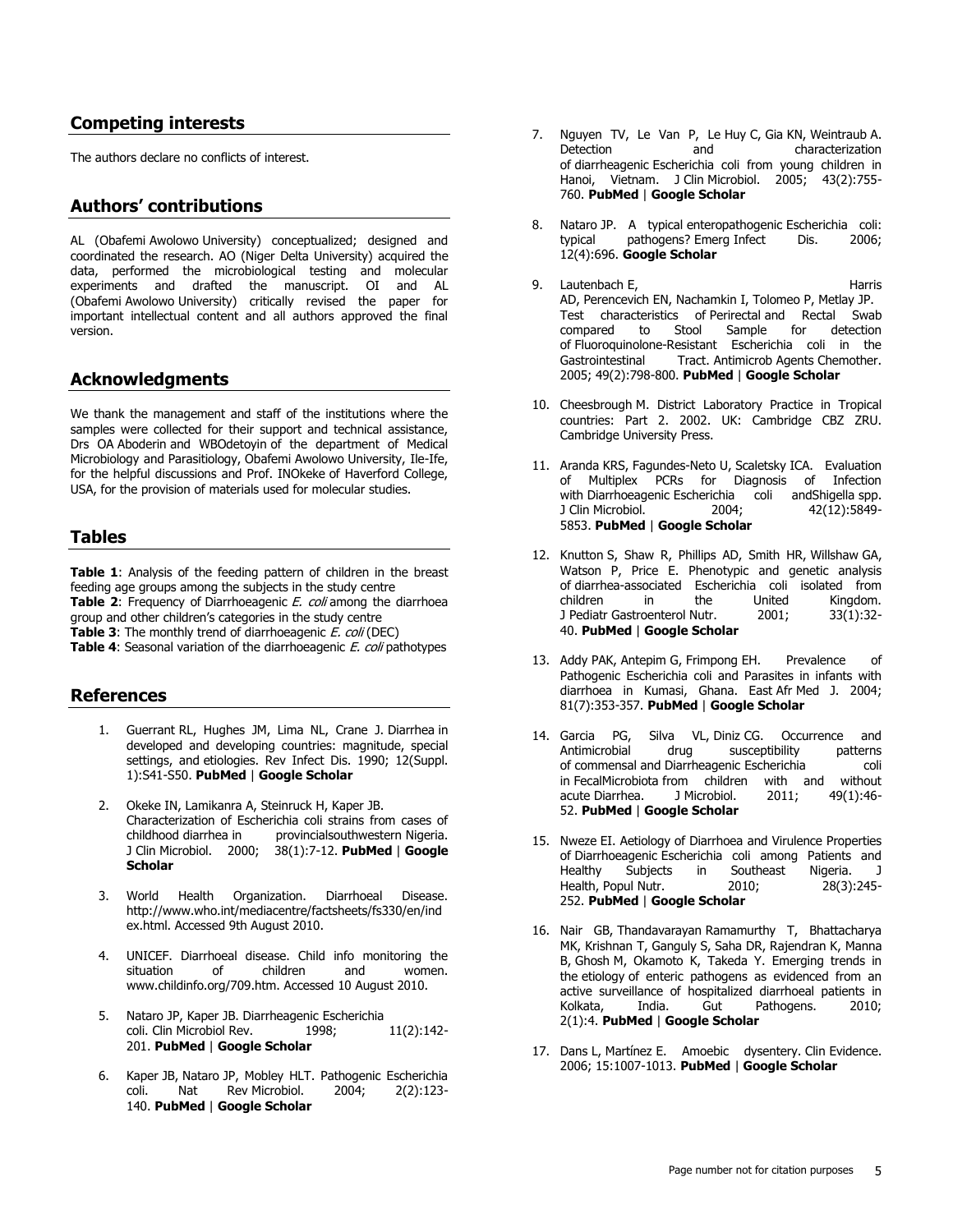- 18. Navaneethan U, Giannella RA. Mechanisms of infectious diarrhea. Nature Clin Pract Gastroentero Hepatol. 2008; 5(11):637- 647. **[PubMed](http://www.ncbi.nlm.nih.gov/entrez/query.fcgi?db=PubMed&cmd=Search&doptcmdl=Citation&defaultField=Title+Word&term=Navaneethan%20U%5bauthor%5d+AND+Mechanisms+of+infectious+diarrhea)** |**[Google Scholar](http://scholar.google.com/scholar?hl=en&q=+Mechanisms+of+infectious+diarrhea)**
- 19. Szekeres-Bartho J. Immunological relationship between the mother and the fetus. Intern Rev Immunol. 2002; 21(6):471-495. **[PubMed](http://www.ncbi.nlm.nih.gov/entrez/query.fcgi?db=PubMed&cmd=Search&doptcmdl=Citation&defaultField=Title+Word&term=Szekeres-Bartho%20J%5bauthor%5d+AND+Immunological+relationship+between+the+mother+and+the+fetus)** | **[Google Scholar](http://scholar.google.com/scholar?hl=en&q=+Immunological+relationship+between+the+mother+and+the+fetus)**
- 20. Hurley WL and Theil PK. Perspectives on Immunoglobulins in Colostrum and Milk. Nutrients. 2011; 3(4):442-474. **[PubMed](http://www.ncbi.nlm.nih.gov/entrez/query.fcgi?db=PubMed&cmd=Search&doptcmdl=Citation&defaultField=Title+Word&term=Hurley%20WL%20and%20Theil%20PK%5bauthor%5d+AND+Perspectives+on+Immunoglobulins+in+Colostrum+and+Milk)** | **[Google Scholar](http://scholar.google.com/scholar?hl=en&q=+Perspectives+on+Immunoglobulins+in+Colostrum+and+Milk)**
- 21. Billington WD. The normal feto-maternal immune relationship. Bailliere?s Clin Obstetr gynaecol. 1992; 6(3):417-438. **[PubMed](http://www.ncbi.nlm.nih.gov/entrez/query.fcgi?db=PubMed&cmd=Search&doptcmdl=Citation&defaultField=Title+Word&term=Billington%20WD%5bauthor%5d+AND+The+normal+feto-maternal+immune+relationship)** | **[Google Scholar](http://scholar.google.com/scholar?hl=en&q=+The+normal+feto-maternal+immune+relationship)**
- 22. Palmeira P, Costa-Carvalho BT, Arslanian C, Pontes GN, Nagao AT, Carneiro-Sampaio MM. Transfer of antibodies across the placenta and in breast milk from mothers on intravenous immunoglobulin. Pediatr Allergy immunoglobulin. Pediatr Allergy and Immunol. 2009; 20(6):528-535. **[PubMed](http://www.ncbi.nlm.nih.gov/entrez/query.fcgi?db=PubMed&cmd=Search&doptcmdl=Citation&defaultField=Title+Word&term=Palmeira%20P%5bauthor%5d+AND+Transfer+of+antibodies+across+the+placenta+and+in+breast+milk+from+mothers+on+intravenous+immunoglobulin)** | **[Google](http://scholar.google.com/scholar?hl=en&q=+Transfer+of+antibodies+across+the+placenta+and+in+breast+milk+from+mothers+on+intravenous+immunoglobulin)  [Scholar](http://scholar.google.com/scholar?hl=en&q=+Transfer+of+antibodies+across+the+placenta+and+in+breast+milk+from+mothers+on+intravenous+immunoglobulin)**
- 23. Podewils L, Mintz E, Nataro J, Parashar U. Acute infectious diarrehea among children in developing countries. Seminars in Pediatr Infect Dis. 2004; 15(3):155-168. **[PubMed](http://www.ncbi.nlm.nih.gov/entrez/query.fcgi?db=PubMed&cmd=Search&doptcmdl=Citation&defaultField=Title+Word&term=Podewils%20L%5bauthor%5d+AND+Acute+infectious+diarrehea+among+children+in+developing+countries)** | **[Google Scholar](http://scholar.google.com/scholar?hl=en&q=+Acute+infectious+diarrehea+among+children+in+developing+countries)**
- 24. El Metwally HAR, Ibrahim HAH, El-Athamna MN, Amer MA. Multiplex PCR for Detection of Diarrheagenic Escherichia coli in Egyptian Children. J Med Sci. 2007; 7(2):255-262. **[PubMed](http://www.ncbi.nlm.nih.gov/entrez/query.fcgi?db=PubMed&cmd=Search&doptcmdl=Citation&defaultField=Title+Word&term=El%20Metwally%20HAR%5bauthor%5d+AND+Multiplex+PCR+for+Detection+of+Diarrheagenic+Escherichia+coli+in+Egyptian+Children)** | **[Google](http://scholar.google.com/scholar?hl=en&q=+Multiplex+PCR+for+Detection+of+Diarrheagenic+Escherichia+coli+in+Egyptian+Children)  [Scholar](http://scholar.google.com/scholar?hl=en&q=+Multiplex+PCR+for+Detection+of+Diarrheagenic+Escherichia+coli+in+Egyptian+Children)**
- 25. Albert MJ, Rotimi VO, Dhar R, Silpikurian S, Pacsa AS, Molla AM, Szucs G. Diarrhoeagenic Escherichia coli are not a significant cause of diarrhoea in hospitalised children in Kuwait. BMC Microbiol. 2009; 9:62. **[PubMed](http://www.ncbi.nlm.nih.gov/entrez/query.fcgi?db=PubMed&cmd=Search&doptcmdl=Citation&defaultField=Title+Word&term=Albert%20MJ%5bauthor%5d+AND+Diarrhoeagenic+Escherichia+coli+are+not+a+significant+cause+of+diarrhoea+in+hospitalised+children+in+Kuwait)** | **[Google](http://scholar.google.com/scholar?hl=en&q=+Diarrhoeagenic+Escherichia+coli+are+not+a+significant+cause+of+diarrhoea+in+hospitalised+children+in+Kuwait)  [Scholar](http://scholar.google.com/scholar?hl=en&q=+Diarrhoeagenic+Escherichia+coli+are+not+a+significant+cause+of+diarrhoea+in+hospitalised+children+in+Kuwait)**
- 26. Moyo SJ, Samwei YM, Mecky IM, Nina L, Haima M. Identification of diarrhoeagenic Escherichia coli isolated from infants and children in Dar esSalaam, Tanzania. BMC Infect Dis. 2007; 7:92. **[PubMed](http://www.ncbi.nlm.nih.gov/entrez/query.fcgi?db=PubMed&cmd=Search&doptcmdl=Citation&defaultField=Title+Word&term=Moyo%20SJ%5bauthor%5d+AND+Identification+of+diarrhoeagenic+Escherichia+coli+isolated+from+infants+and+children+in+Dar+es+Salaam+Tanzania)** | **[Google Scholar](http://scholar.google.com/scholar?hl=en&q=+Identification+of+diarrhoeagenic+Escherichia+coli+isolated+from+infants+and+children+in+Dar+es+Salaam+Tanzania)**
- 27. Okeke IN. Diarrheagenic Escherichia coli in sub-Saharan Africa: status, uncertainties and necessities. J Infect Dev Countr. 2009; 3(11):817-842.**[PubMed](http://www.ncbi.nlm.nih.gov/entrez/query.fcgi?db=PubMed&cmd=Search&doptcmdl=Citation&defaultField=Title+Word&term=Okeke%20IN%5bauthor%5d+AND+Diarrheagenic+Escherichia+coli+in+sub-Saharan+Africa:+status+uncertainties+and+necessities)** | **[Google](http://scholar.google.com/scholar?hl=en&q=+Diarrheagenic+Escherichia+coli+in+sub-Saharan+Africa:+status+uncertainties+and+necessities)  [Scholar](http://scholar.google.com/scholar?hl=en&q=+Diarrheagenic+Escherichia+coli+in+sub-Saharan+Africa:+status+uncertainties+and+necessities)**
- 28. Alikhani MY, Mirsalehian A, Fatollahzadeh B, Pourshafie M R , Aslani MM. Prevalence of Enteropathogenic and Shiga Toxin-producing Escherichia coli among Children with and without Diarrhoea in Iran. J Health Popul Nutr. 2007; 25(1):88-93. **[PubMed](http://www.ncbi.nlm.nih.gov/entrez/query.fcgi?db=PubMed&cmd=Search&doptcmdl=Citation&defaultField=Title+Word&term=Alikhani%20MY%5bauthor%5d+AND+Prevalence+of+Enteropathogenic+and+Shiga+Toxin-producing+Escherichia+coli+among+Children+with+and+without+Diarrhoea+in+Iran)** | **[Google Scholar](http://scholar.google.com/scholar?hl=en&q=+Prevalence+of+Enteropathogenic+and+Shiga+Toxin-producing+Escherichia+coli+among+Children+with+and+without+Diarrhoea+in+Iran)**
- 29. Valentiner-Branth P, Steinsland H, Fisher TK, Perch M, Schlutz M, Dias F, Aaby P, Molbak K, Sommerfelt H. Cohort study of Guinean children:<br>Incidence, pathogenicity, conferred protection Incidence, pathogenicity, and attributable risk for enteropathogens during the first 2 years of life. J Clin Microbiol. 2003; 41(9):4238- 4245. **[PubMed](http://www.ncbi.nlm.nih.gov/entrez/query.fcgi?db=PubMed&cmd=Search&doptcmdl=Citation&defaultField=Title+Word&term=Valentiner-Branth%20P%5bauthor%5d+AND+Cohort+study+of+Guinean+children:+Incidence+pathogenicity+conferred+protection+and+attributable+risk+for+enteropathogens+during+the+first+2+years+of+life)** | **[Google Scholar](http://scholar.google.com/scholar?hl=en&q=+Cohort+study+of+Guinean+children:+Incidence+pathogenicity+conferred+protection+and+attributable+risk+for+enteropathogens+during+the+first+2+years+of+life)**
- 30. Okeke IN. Virulence and antibiotic resistance characteristic of Escherichia coli isolates from cases of diarrhoea in Ile-Ife and environs. 1998. Nigeria: Ile-Ife. PhD thesis, OAU. **[PubMed](http://www.ncbi.nlm.nih.gov/entrez/query.fcgi?db=PubMed&cmd=Search&doptcmdl=Citation&defaultField=Title+Word&term=Okeke%20IN%5bauthor%5d+AND+Virulence+and+antibiotic+resistance+characteristic+of+Escherichia+coli+isolates+from+cases+of+diarrhoea+in+Ile-Ife+and+environs)** | **[Google Scholar](http://scholar.google.com/scholar?hl=en&q=+Virulence+and+antibiotic+resistance+characteristic+of+Escherichia+coli+isolates+from+cases+of+diarrhoea+in+Ile-Ife+and+environs)**
- 31. Franzolin MR, Alvez RC, Keller R, Gomes TA, Beutin L, Barreto ML, Milroy C, Strina A, Ribeiro H, Trabulsi LR. Prevalence of diarrheagenicEscherichia coli in children<br>with diarrhea in Salvador, Bahia, with diarrhea in Salvador, Bahia, Brazil. Memorias do Instituto Oswaldo Cruz. 2005; 100(4):359-363. **[PubMed](http://www.ncbi.nlm.nih.gov/entrez/query.fcgi?db=PubMed&cmd=Search&doptcmdl=Citation&defaultField=Title+Word&term=Franzolin%20MR%5bauthor%5d+AND+Prevalence+of+diarrheagenic+Escherichia+coli+in+children+with+diarrhea+in+Salvador+Bahia+Brazil)** |**[Google Scholar](http://scholar.google.com/scholar?hl=en&q=+Prevalence+of+diarrheagenic+Escherichia+coli+in+children+with+diarrhea+in+Salvador+Bahia+Brazil)**
- 32. Davies-Adetugbo AA, Adetugbo K, Orewole Y, Fabiyi AK. Breast-feeding promotion in a diarrhoea programme in rural communities. J DiarrhoealDis Research. 1997; 15(3):161-166. **[PubMed](http://www.ncbi.nlm.nih.gov/entrez/query.fcgi?db=PubMed&cmd=Search&doptcmdl=Citation&defaultField=Title+Word&term=Davies-Adetugbo%20AA%5bauthor%5d+AND+Breast-feeding+promotion+in+a+diarrhoea+programme+in+rural+communities)** | **[Google Scholar](http://scholar.google.com/scholar?hl=en&q=+Breast-feeding+promotion+in+a+diarrhoea+programme+in+rural+communities)**
- 33. Vieira N, Bates SJ, Solberg OD, Ponce K, Howsmon R, Cevallos W, Trueba G, Riley L, Eisenberg JNS. High prevalence of enteroinvasiveEscherichia coli isolated in a remote region of Nortgern Costal Ecuador. American J Trop Med Hyg. 2007; 76(3):528- 5. **[PubMed](http://www.ncbi.nlm.nih.gov/entrez/query.fcgi?db=PubMed&cmd=Search&doptcmdl=Citation&defaultField=Title+Word&term=Vieira%20N%5bauthor%5d+AND+High+prevalence+of+enteroinvasive+Escherichia+coli+isolated+in+a+remote+region+of+Nortgern+Costal+Ecuador)** | **[Google Scholar](http://scholar.google.com/scholar?hl=en&q=+High+prevalence+of+enteroinvasive+Escherichia+coli+isolated+in+a+remote+region+of+Nortgern+Costal+Ecuador)**
- 34. Leon-Cava N, Lutter C, Ross J, Martin L. Quantifying the benefits of breastfeeding: A summary of the evidence. Pan American Health Organization and Linkages Project. http://www.linkagesproject.org/media/publications/Techni cal%20Reports/BOB.pdf. Accessed 19th February 2014.
- 35. Jones G, Steketee RW, Black RE, Bhutta AZ, Morris SS. How many child deaths can we prevent this year? Lancet. 2003; 362(9377):65-71. **[Google Scholar](http://scholar.google.com/scholar?hl=en&q=+How+many+child+deaths+can+we+prevent+this+year?+Lancet)**
- 36. Agho KE, Dibley MJ, Odiase JI, Ogbonmwan SM. Determinants of exclusive breastfeeding in Nigeria. BMC Pregnancy and Childbirth. 2011; 11:2.**[PubMed](http://www.ncbi.nlm.nih.gov/entrez/query.fcgi?db=PubMed&cmd=Search&doptcmdl=Citation&defaultField=Title+Word&term=Agho%20KE%5bauthor%5d+AND+Determinants+of+e%20xclusive+breastfeeding+in+Nigeria)** | **[Google](http://scholar.google.com/scholar?hl=en&q=+Determinants+of+exclusive+breastfeeding+in+Nigeria)  [Scholar](http://scholar.google.com/scholar?hl=en&q=+Determinants+of+exclusive+breastfeeding+in+Nigeria)**
- 37. Umar AS, Oche MO. Breastfeeding and weaning practices in an urban slum, North Western Nigeria. Intern J Trop Dis Health. 2013; 3(2):114-125.**[PubMed](http://www.ncbi.nlm.nih.gov/entrez/query.fcgi?db=PubMed&cmd=Search&doptcmdl=Citation&defaultField=Title+Word&term=Umar%20AS%5bauthor%5d+AND++Breastfeeding+and+weaning+practices+in+an+urban+slum+North+Western+Nigeria)** | **[Google](http://scholar.google.com/scholar?hl=en&q=+Breastfeeding+and+weaning+practices+in+an+urban+slum+North+Western+Nigeria)  [Scholar](http://scholar.google.com/scholar?hl=en&q=+Breastfeeding+and+weaning+practices+in+an+urban+slum+North+Western+Nigeria)**
- 38. Salami LI. Factors influencing breastfeeding practices in Edo State. Nig Afr J Food Agric Nutr Dev. 2006; 6(2):1- 12. **[PubMed](http://www.ncbi.nlm.nih.gov/entrez/query.fcgi?db=PubMed&cmd=Search&doptcmdl=Citation&defaultField=Title+Word&term=Salami%20LI%5bauthor%5d+AND+Factors+influencing+breastfeeding+practices+in+Edo+State)** | **[Google Scholar](http://scholar.google.com/scholar?hl=en&q=+Factors+influencing+breastfeeding+practices+in+Edo+State)**
- 39. Maduforo AN, Ubah NC, Obiakor-Okeke PN. The practice of exclusive breastfeeding by lactating women in Owerri metropolis, Imo State, Nigeria. Global Adv Research J Medicine and Medical Sci. 2013; 2(1):13- 19. **[PubMed](http://www.ncbi.nlm.nih.gov/entrez/query.fcgi?db=PubMed&cmd=Search&doptcmdl=Citation&defaultField=Title+Word&term=Maduforo%20AN%5bauthor%5d+AND+The+practice+of+exclusive+breastfeeding+by+lactating+women+in+Owerri+metropolis+Imo+State+Nigeria)** | **[Google Scholar](http://scholar.google.com/scholar?hl=en&q=+The+practice+of+exclusive+breastfeeding+by+lactating+women+in+Owerri+metropolis+Imo+State+Nigeria)**
- 40. van den Bogaard AE, Stobbering EE. Epidemiology of resistance to antibiotics-Links between animals and humans. Intern J Antimicrob Agents. 2000; 14(4):327- 335. **[PubMed](http://www.ncbi.nlm.nih.gov/entrez/query.fcgi?db=PubMed&cmd=Search&doptcmdl=Citation&defaultField=Title+Word&term=van%20den%20Bogaard%20AE%5bauthor%5d+AND+Epidemiology+of+resistance+to+antibiotics-Links+between+animals+and+humans)** | **[Google Scholar](http://scholar.google.com/scholar?hl=en&q=+Epidemiology+of+resistance+to+antibiotics-Links+between+animals+and+humans)**
- 41. Kariuki S, Gilks C, Kimari J, Muyodi J, Getty B, Hart CA. Carriage of potentially pathogenic Escherichia coli in chickens. Avian Diseases. 2002; 46(3):721- 724. **[PubMed](http://www.ncbi.nlm.nih.gov/entrez/query.fcgi?db=PubMed&cmd=Search&doptcmdl=Citation&defaultField=Title+Word&term=Kariuki%20S%5bauthor%5d+AND+Carriage+of+potentially+pathogenic+Escherichia+coli+in+chickens)** | **[Google Scholar](http://scholar.google.com/scholar?hl=en&q=+Carriage+of+potentially+pathogenic+Escherichia+coli+in+chickens)**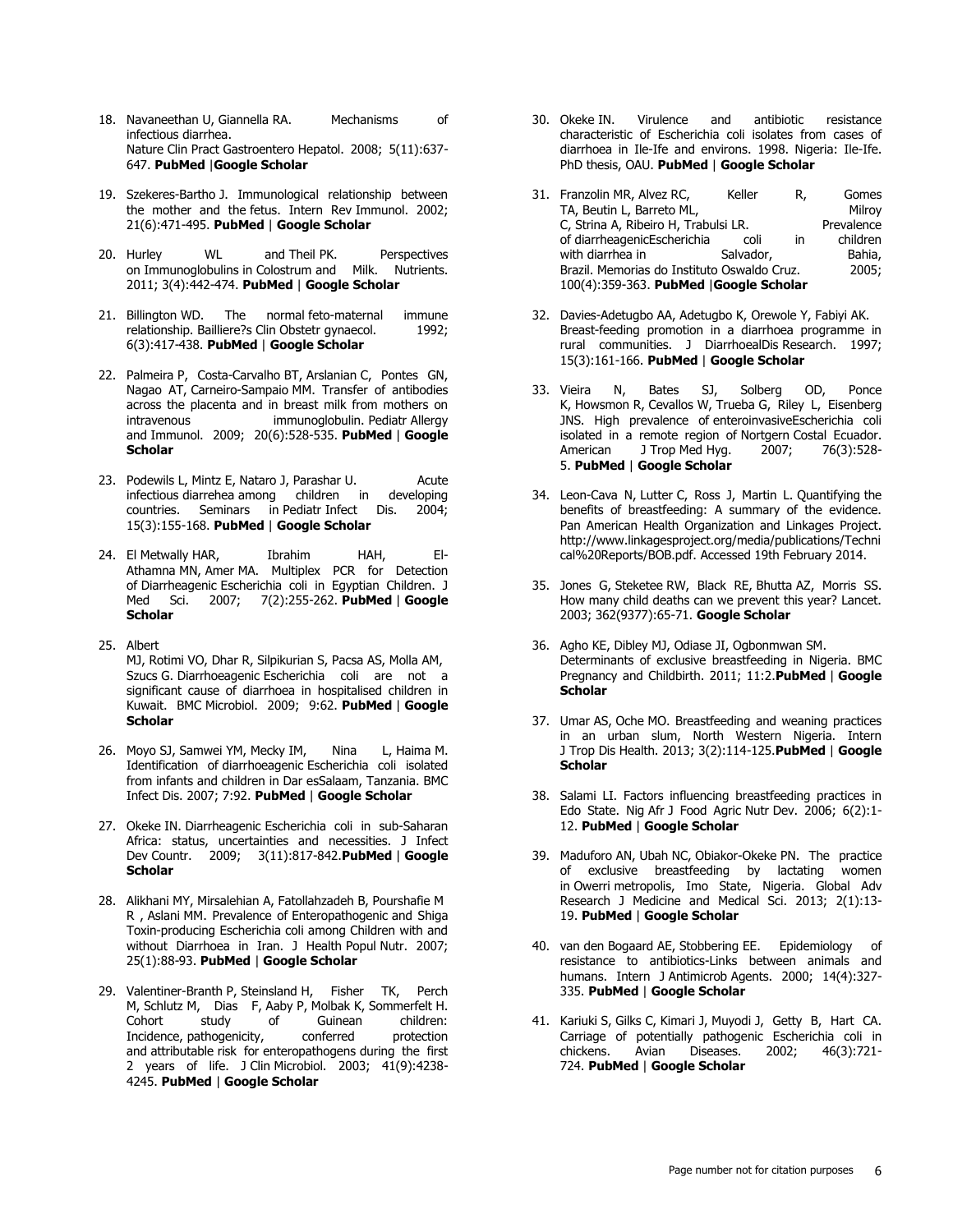- 42. Okeke IN, Lamikanra A, Edelman R. Socioeconomic and behavioral factors leading to acquired bacterial resistance to antibiotics in developing<br>countries Emerg Infect Dis. 1999; 5(1):18countries. Emerg Infect Dis. 27. **[PubMed](http://www.ncbi.nlm.nih.gov/entrez/query.fcgi?db=PubMed&cmd=Search&doptcmdl=Citation&defaultField=Title+Word&term=Okeke%20IN%5bauthor%5d+AND+Socioeconomic+and+behavioral+factors+leading+to+acquired+bacterial+resistance+to+antibiotics+in+developing+countries)** | **[Google Scholar](http://scholar.google.com/scholar?hl=en&q=+Socioeconomic+and+behavioral+factors+leading+to+acquired+bacterial+resistance+to+antibiotics+in+developing+countries)**
- 43. Usein CR, Tatu-Chitoiu D, Ciontea S, Condei M, Damian M. Escherichia coli pathotypes associated with diarrhea in Romanian children less than 5 years of age. J Infect Dis. 2009; 62(4):289-293. **[PubMed](http://www.ncbi.nlm.nih.gov/entrez/query.fcgi?db=PubMed&cmd=Search&doptcmdl=Citation&defaultField=Title+Word&term=Usein%20CR%5bauthor%5d+AND+Escherichia+coli+pathotypes+associated+with+diarrhea+in+Romanian+children+less+than+5+years+of+age)** | **[Google Scholar](http://scholar.google.com/scholar?hl=en&q=+Escherichia+coli+pathotypes+associated+with+diarrhea+in+Romanian+children+less+than+5+years+of+age)**
- 44. Dupont, HL. Travellers' diarrhoea: Contemporary approaches to therapy and prevention. Drugs. 2006; 66(3):303-314. **[PubMed](http://www.ncbi.nlm.nih.gov/entrez/query.fcgi?db=PubMed&cmd=Search&doptcmdl=Citation&defaultField=Title+Word&term=Dupont%5bauthor%5d+AND+Travellers+diarrhoea:+Contemporary+approaches+to+therapy+and+prevention)** | **[Google Scholar](http://scholar.google.com/scholar?hl=en&q=+Travellers+diarrhoea:+Contemporary+approaches+to+therapy+and+prevention)**

| <b>Table 1:</b> Analysis of the feeding pattern of children in the breast feeding age groups |                     |               |             |                    |                        |              |
|----------------------------------------------------------------------------------------------|---------------------|---------------|-------------|--------------------|------------------------|--------------|
|                                                                                              | No. of children (%) |               |             |                    |                        |              |
| <b>Age Group</b>                                                                             | $0 - 3$ month       | $4 - 6$ month | 12<br>month | -18<br>13<br>month | 24<br>19<br>-<br>month | <b>Total</b> |
| <b>Feeding Pattern</b>                                                                       |                     |               |             |                    |                        |              |
| <b>Exclusive Breast feeding</b>                                                              | 157 (75.9)          | 53(41.1)      | 6(3.1)      |                    |                        | 216          |
| Breast milk + other foods                                                                    | 42 (20.3)           | 65(50.4)      | 167 (85.2)  | 42 (36.2)          |                        | 316          |
| Formula milk + other foods                                                                   | 8(3.9)              | 11(8.5)       | 6(3.1)      | 9(7.8)             |                        | 34           |
| Other foods only                                                                             |                     |               | 17(8.7)     | 65(56.0)           | 82 (100)               | 164          |
| <b>Total</b>                                                                                 | 207                 | 129           | 196         | 116                | 82                     | 730          |

| <b>Table 2:</b> Frequency of DEC among the diarrhoea group and other children's categories |                        |                               |                                                      |             |  |
|--------------------------------------------------------------------------------------------|------------------------|-------------------------------|------------------------------------------------------|-------------|--|
| Diarrhoeagenic E. coli<br>(DEC)                                                            | <b>Pathotype Genes</b> | <b>Subjects' Categories</b>   | P-value                                              |             |  |
|                                                                                            |                        | <b>Diarrhoea</b><br>$N = 277$ | <b>Controls</b><br>(Non-<br>Diarrhoeal)<br>$N = 388$ |             |  |
| <b>ETEC</b>                                                                                |                        | 7                             | 4                                                    | 0.2156      |  |
| LT-ETEC                                                                                    | LТ                     | 4                             | 3                                                    | 0.4584      |  |
| ST-ETEC                                                                                    | ST                     | 3                             | $\mathbf{0}$                                         | $0.0399*$   |  |
| LT & ST                                                                                    | <i>LT &amp;ST</i>      | 0                             |                                                      | 1.0         |  |
| EPEC (Typical)                                                                             | bfpA, eae              | 8                             |                                                      | $0.0049*$   |  |
| <b>EIEC</b>                                                                                | IpaH                   |                               | $\mathbf{0}$                                         | 0.4165      |  |
| <b>STEC</b>                                                                                | $Stx_1$ & $Stx_2$      | 19                            | $\mathbf{0}$                                         | $< 0.0001*$ |  |
| EAEC                                                                                       | EAEC                   | 16                            | 5                                                    | $0.0014*$   |  |
| Total                                                                                      |                        | 51                            | 10                                                   | $< 0.0001*$ |  |
| * = Statistically significant ( $P \le 0.05$ ).                                            |                        |                               |                                                      |             |  |

| <b>Table 3:</b> The monthly trend of diarrhoeagenic <i>E. coli</i> (DEC) |                                   |                                               |            |  |  |
|--------------------------------------------------------------------------|-----------------------------------|-----------------------------------------------|------------|--|--|
| Month                                                                    | No. of Isolate<br><b>Screened</b> | E.<br><b>Diarrhoeagenic</b><br>coli (DEC) (%) | P-value    |  |  |
| January                                                                  | 49                                | 4(8.2)                                        | 1.0        |  |  |
| February                                                                 | 34                                | 3(8.8)                                        | 1.0        |  |  |
| March                                                                    | 59                                | 16 (27.1)                                     | $0.00002*$ |  |  |
| April                                                                    | 92                                | 6(6.5)                                        | 0.4377     |  |  |
| May                                                                      | 55                                | 8(14.5)                                       | 0.2177     |  |  |
| June                                                                     | 16                                | $\mathbf{0}$                                  | 0.3849     |  |  |
| July                                                                     | 52                                | 1(1.9)                                        | 0.0753     |  |  |
| August                                                                   | 97                                | 7 (7.2)                                       | 0.5706     |  |  |
| September                                                                | 47                                | 3(6.4)                                        | 0.6097     |  |  |
| October                                                                  | 59                                | 4(6.8)                                        | 0.6404     |  |  |
| November                                                                 | 85                                | 6(7.1)                                        | 0.5518     |  |  |
| December                                                                 | 20                                | 3(15.0)                                       | 0.4169     |  |  |
| Total                                                                    | 665                               | 61                                            |            |  |  |
| * = Statistically significant ( $P \le 0.05$ ).                          |                                   |                                               |            |  |  |